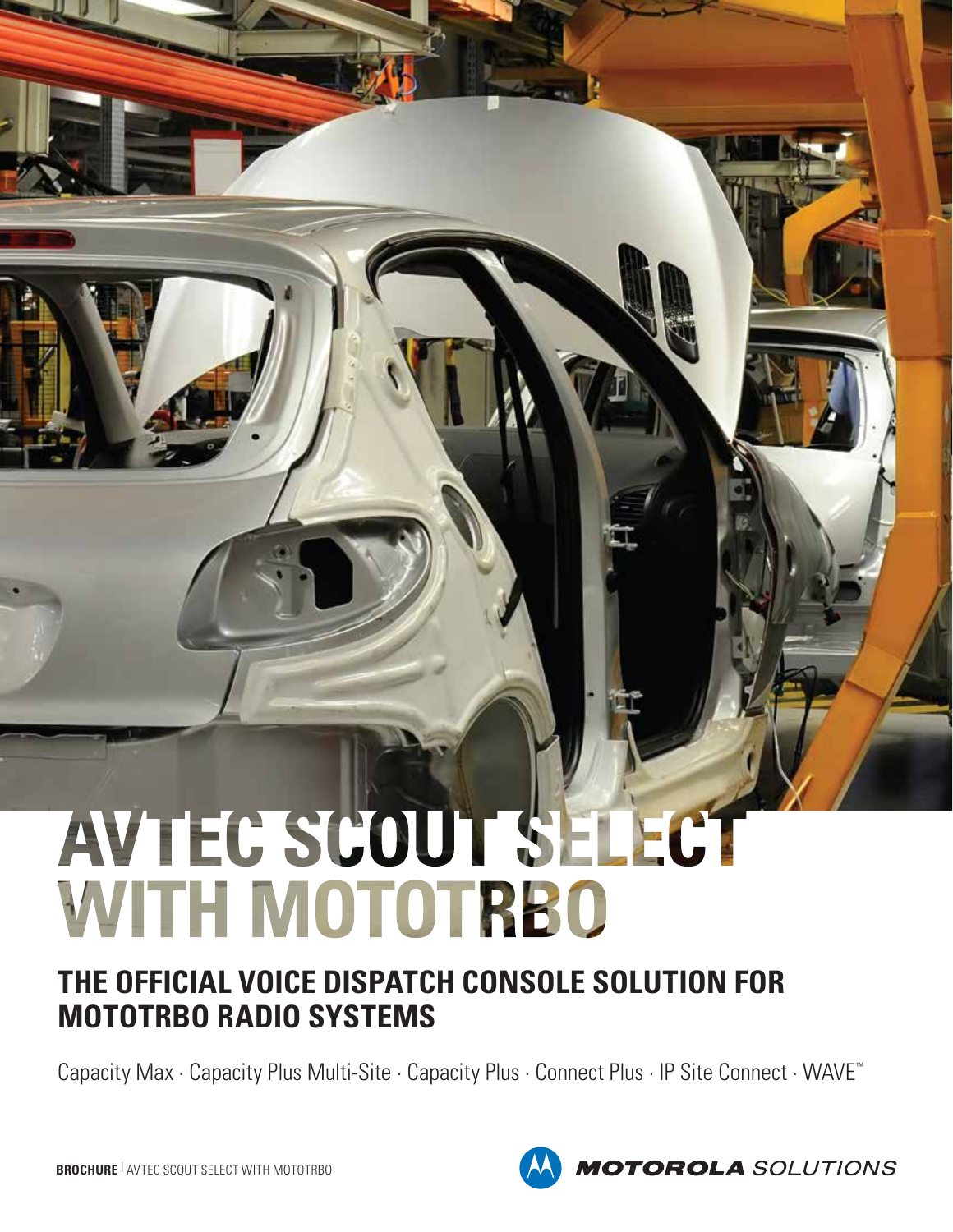

## **AVTEC SCOUT SELECT WITH MOTOTRBO SOLUTIONS**

## **SCALABLE. SECURE. RELIABLE. PROVEN.**

Airports, utilities, amusement parks, manufacturing plants, hospitality venues: What do these places have in common? People. You don't buy a communications system simply to facilitate talking. You buy it to protect your people, your assets and your business. When safety, productivity and reliability are paramount, you need a communications system from a company that understands what is important to you.

Avtec Scout™ Select consoles are the official dispatch solution for MOTOTRBO™ radio systems, and can connect to MOTOTRBO systems through either a wireline or wireless connection. The Avtec Scout Select family of solutions offers tight integration with all MOTOTRBO radio systems and connects via CSSI to Motorola P25 solutions, and via control station to conventional or trunked ASTRO® systems. In addition, Avtec Scout Select dispatch consoles integrate with the

other standards-based and proprietary radio solutions, broadband push-to-talk over Cellular (POC) systems and telephony technologies you use—giving you maximum flexibility to select the right technologies both inside the command centre and in the field. And since the Avtec Scout Select suite scales from one console to hundreds, you can count on a solution that grows with you over time, whether that means singlesite, multi-site, regional or mobile configurations.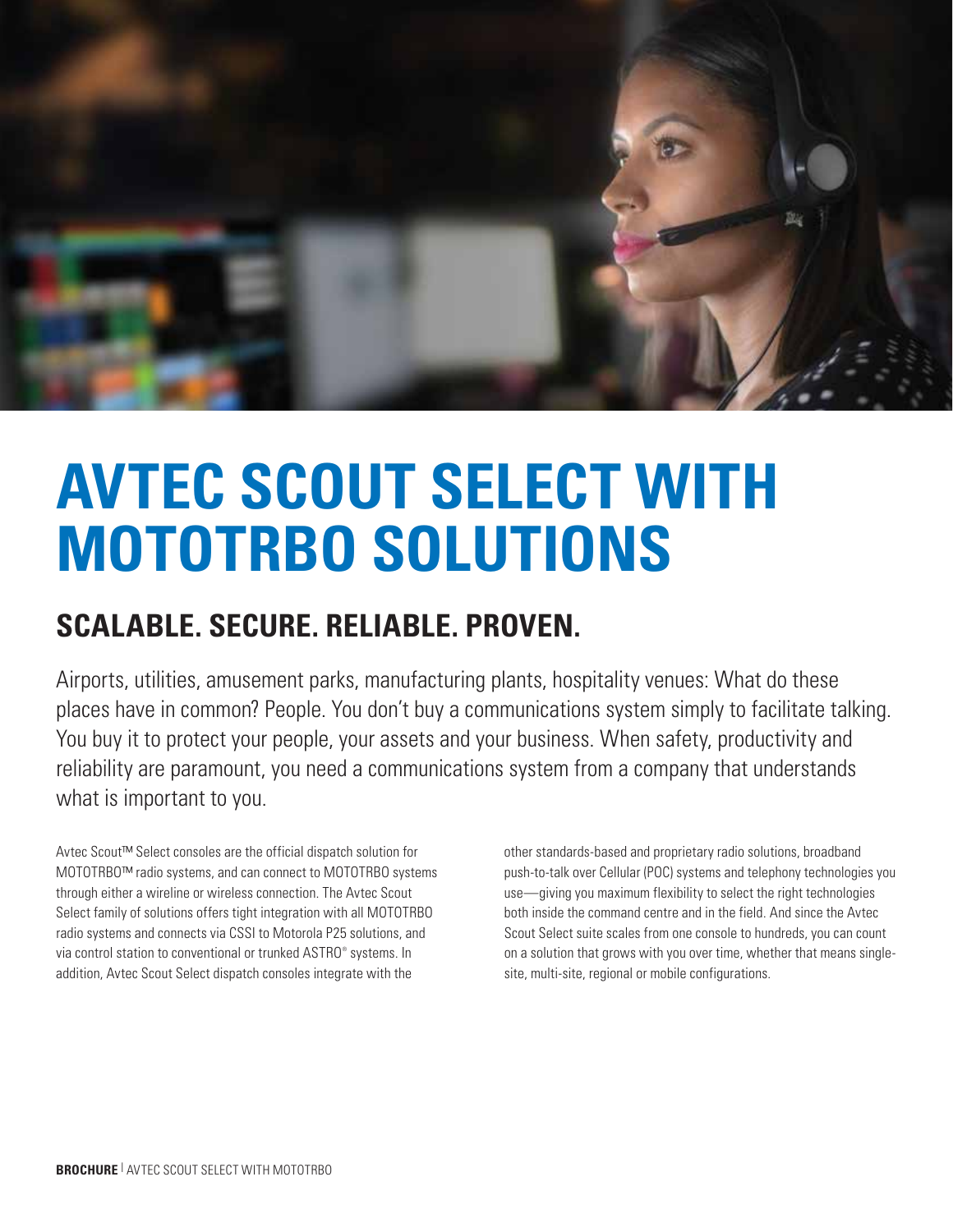### **TRUSTED BY INDUSTRY LEADERS**

The Avtec Scout family of solutions is used within leading U.S. airlines, dozens of utilities and Fortune 500 companies, and hundreds of public safety agencies. Thousands of Avtec Scout console systems have been successfully deployed in most demanding control room and business environments worldwide.

#### **SERVICE AND SUPPORT**

Clients can count on 24/7/365 support from a dedicated staff and authorized channel partners. Many Motorola Solutions channel partners have completed training to provide local support for Avtec Scout Select system users.

### **AVTEC SCOUTCARE**

The Avtec ScoutCare™ software maintenance and support programme is designed for clients who value the security and performance of their systems. As part of the subscription, Avtec ScoutCare provides for maximum system uptime with access to trained technical support specialists, among many other benefits, which enables you to focus on your core business and on managing your operations.

If you prefer to maintain your own Avtec Scout Select dispatch console system, administrator training is included as part of your ScoutCare license to provide you with the skills to service your own system. This comprehensive approach to customer engagement provides you with a reliable system and a team you can trust.





**AIRPORTS AMUSEMENT PARKS**



**CASINOS**



**EDUCATION**



**EMS**



**ENERGY**



**GOVERNMENT HEALTHCARE**





**HOSPITALITY**



**MANUFACTURING**





**PUBLIC WORKS TRANSIT**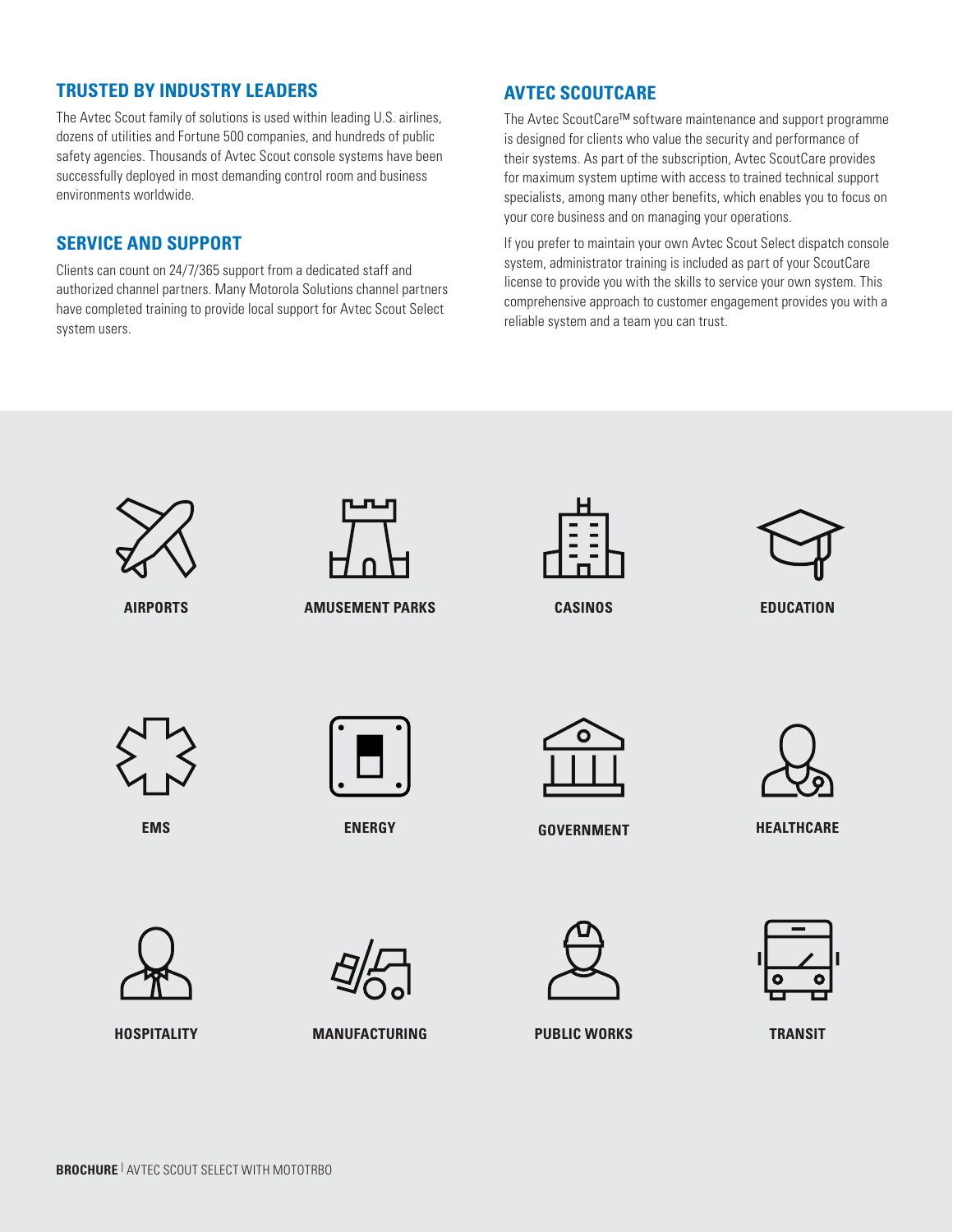

## **MEET THE AVTEC SCOUT SELECT FAMILY OF SOLUTIONS**

Avtec Scout Select consoles are based on open standards, allowing the flexibility to seamlessly integrate with radio, telephony, POC and broadband technologies.

Avtec Scout Select consoles are deployed in fixed and mobile dispatch environments and provide secure, converged communications between different locations and regions. The Avtec Scout Select family of solutions meets all your dispatch centre needs, whether simple, highly complex or somewhere in between. Avtec Scout Select

dispatch consoles are available in three different models. These can be mixed and matched across your network, allowing each of your dispatchers to be equipped with the right console for their job. You can upgrade your console seat license at any time to easily increase capacity whenever your requirements change.

| – |
|---|

#### **THE RECOMMENDED REPLACEMENT SOLUTION FOR MCC 5500 AND MIP 5000**

When it comes to an EOL strategy for your Motorola Solutions MCC 5500 and MIP 5000 dispatch consoles, migrating to the Avtec Scout Select family of products provides you with a secure, flexible and reliable solution. Avtec Scout Select consoles integrate with the wide range of resources and systems you use every day to enhance situational awareness and coordinate your team's response in the field.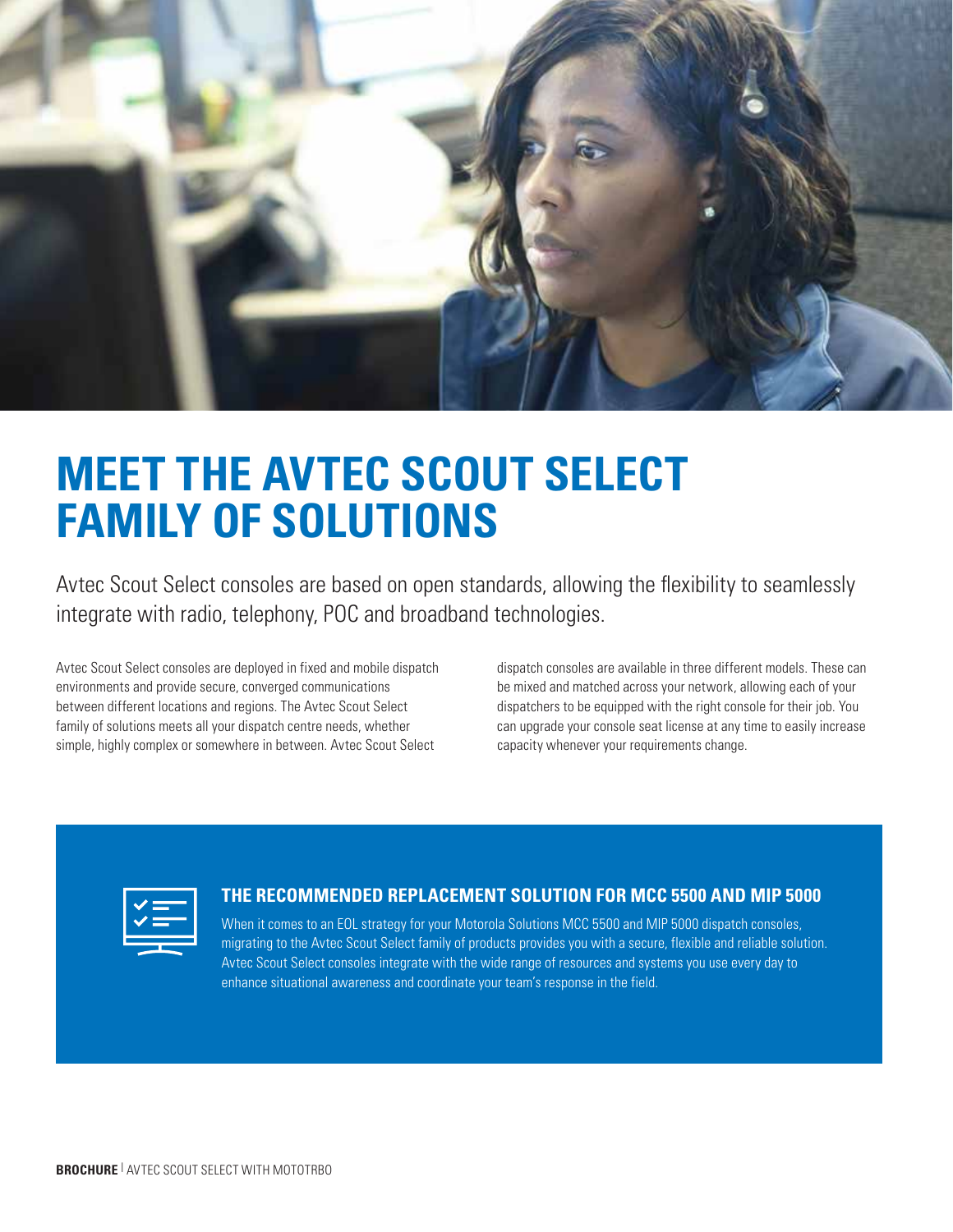

### **AVTEC SCOUT SELECT 800**

Avtec Scout 800 gives your command centre maximum value for a minimal investment. It allows up to eight radio or telephony endpoints on fixed or mobile consoles and is designed to easily and securely integrate with leading radio, telephony and broadband/LTE interfaces. Plus, its compatibility with Scout 400 consoles allows you to easily expand your system as your centre's needs grow, providing you a scalable and redundant software-based dispatching solution.



## **AVTEC SCOUT SELECT 400**

The Avtec Scout 400 console is a cost-effective solution that gives you control of up to four radio or telephony endpoints in fixed or mobile environments. Like the entire Avtec Scout Select family of solutions, it uses a single-code platform to integrate with leading radio, telephony and broadband/ LTE interfaces. And it is also easy to expand, since it supports additional Scout 400 consoles, for another secure, scalable and redundant dispatch console option.



## **FOR ADDITIONAL CAPACITY**

### **AVTEC SCOUT EX**

"Power users" who manage hundreds of resources daily rely on Avtec Scout EX, our most robust offering for conventional and trunked radio systems, telephony and broadband/LTE technologies. Scout EX enables dispatchers to securely monitor up to 250 channels, and it supports 2,000 channels per console from fixed or mobile dispatch centres for a reliable, scalable solution.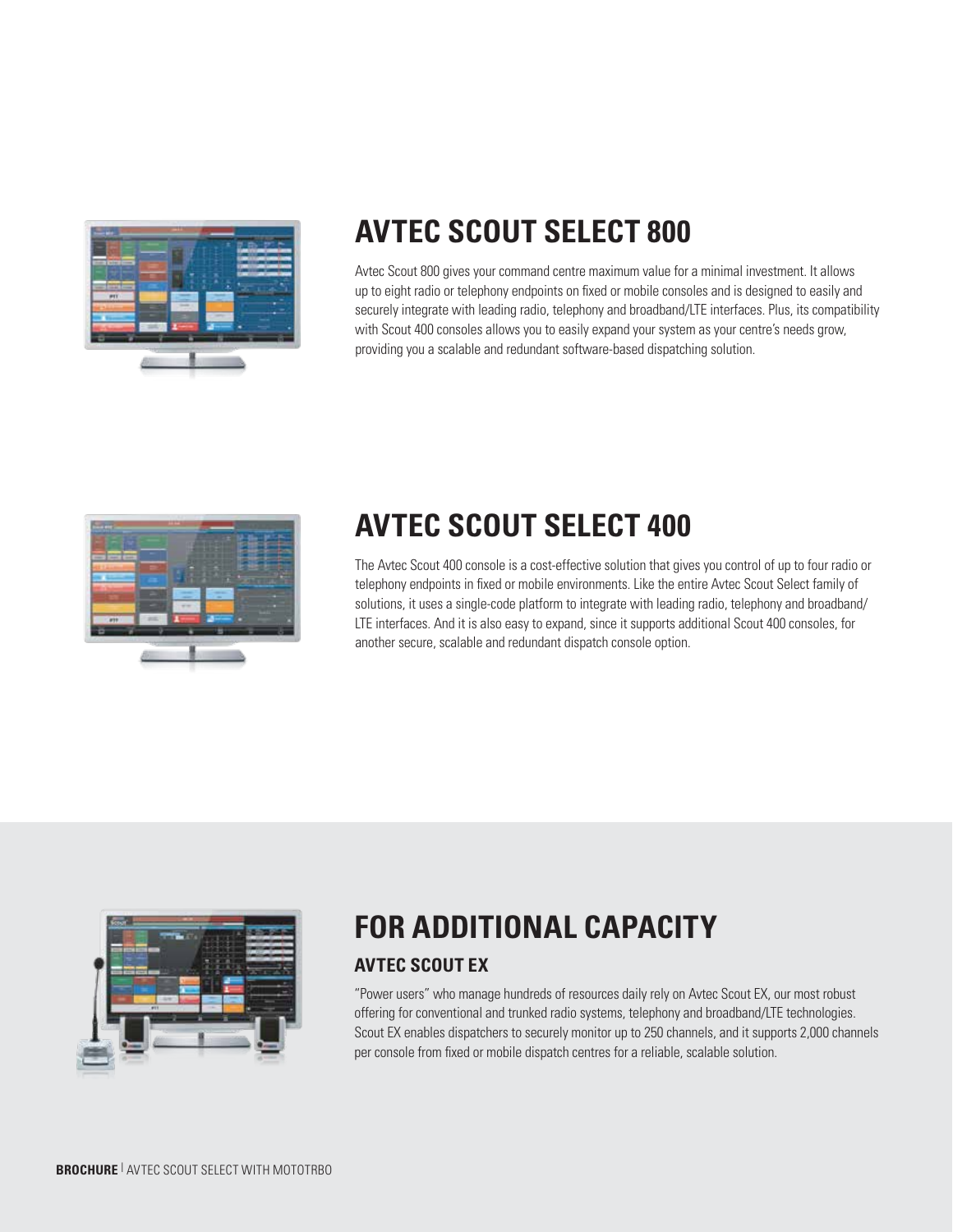## **WHY CUSTOMERS CHOOSE AVTEC SCOUT SELECT**

### **CONNECT TO THE RIGHT PEOPLE, EVERY TIME**

Regardless of the type of communication system you have, Avtec Scout Select consoles can connect to it, providing you increased efficiency and collaboration. The Avtec Scout Select family of solutions supports conventional and trunked radios with standards-based or proprietary interfaces, as well as broadband POC and telephony technologies. By providing support for legacy radio systems, Avtec Scout Select consoles can simplify your migration to a MOTOTRBO platform.

### **NEED A RELIABLE SYSTEM?**

Avtec Scout Select console systems are fully redundant, support geographically dispersed architecture and are designed to maintain your operations in every situation.

### **YOUR WORKFLOW, YOUR CHOICE**

Using Motorola Authorized Applications, you can customize your system to include GPS location and tracking, geofencing, text messaging and fleet management capabilities. To increase efficiency in your centre, Avtec Scout Select's flexible API allows you to control AUX I/O devices, SIP devices and peripherals, and integrate web-based resources such as cameras, video feeds, system monitoring and weather applications.

### **MIGRATE OR SCALE AT YOUR OWN PACE**

Build the size communication centre you need now and protect your investment by adding capacity and capability as your needs grow and change. Since Avtec Scout Select console components are fully interoperable with each other, you can build a system that can scale from one to 2000 endpoints or from one console to hundreds to meet your needs, even if your requirements are diverse and change over time.

### **DISPATCH YOUR WAY**

Is your dispatch centre located in one control room, or spread out across multiple locations in different cities or countries? The Avtec Scout Select family of solutions allows you to set up, manage and control your system regardless of geography. Need to dispatch outside of the control room? Avtec Scout Select consoles can be deployed on a laptop or a tablet—on-premise or in the field—to monitor and control operations while away from central dispatch and stay in touch with the individuals managing and responding to ongoing incidents.

### **CUSTOMIZE SCREENS TO YOUR WORKFLOW**

Need your screens to mirror a legacy console system to minimize training for your dispatchers? You got it. Have a specific workflow that requires a customized screen layout? No problem. Avtec Scout Select consoles deliver the flexibility you need so your centre can run at optimum efficiency.

### **ADHERES TO SECURITY STANDARDS FOR YOUR PEACE OF MIND**

Cybersecurity breaches are more prevalent than ever. The Avtec Scout Select family of solutions is NERC-CIP/NIST 800-53 compliant to ensure your console system meets corporate and regulatory security requirements.

### **LOGGING RECORDERS**

Avtec Scout Select consoles integrate with logging recorders from multiple partners, storing not only audio, but also metadata such as radio IDs and phone numbers, which makes it faster and easier to retrieve your recordings.

**BROCHURE** | AVTEC SCOUT SELECT WITH MOTOTRBO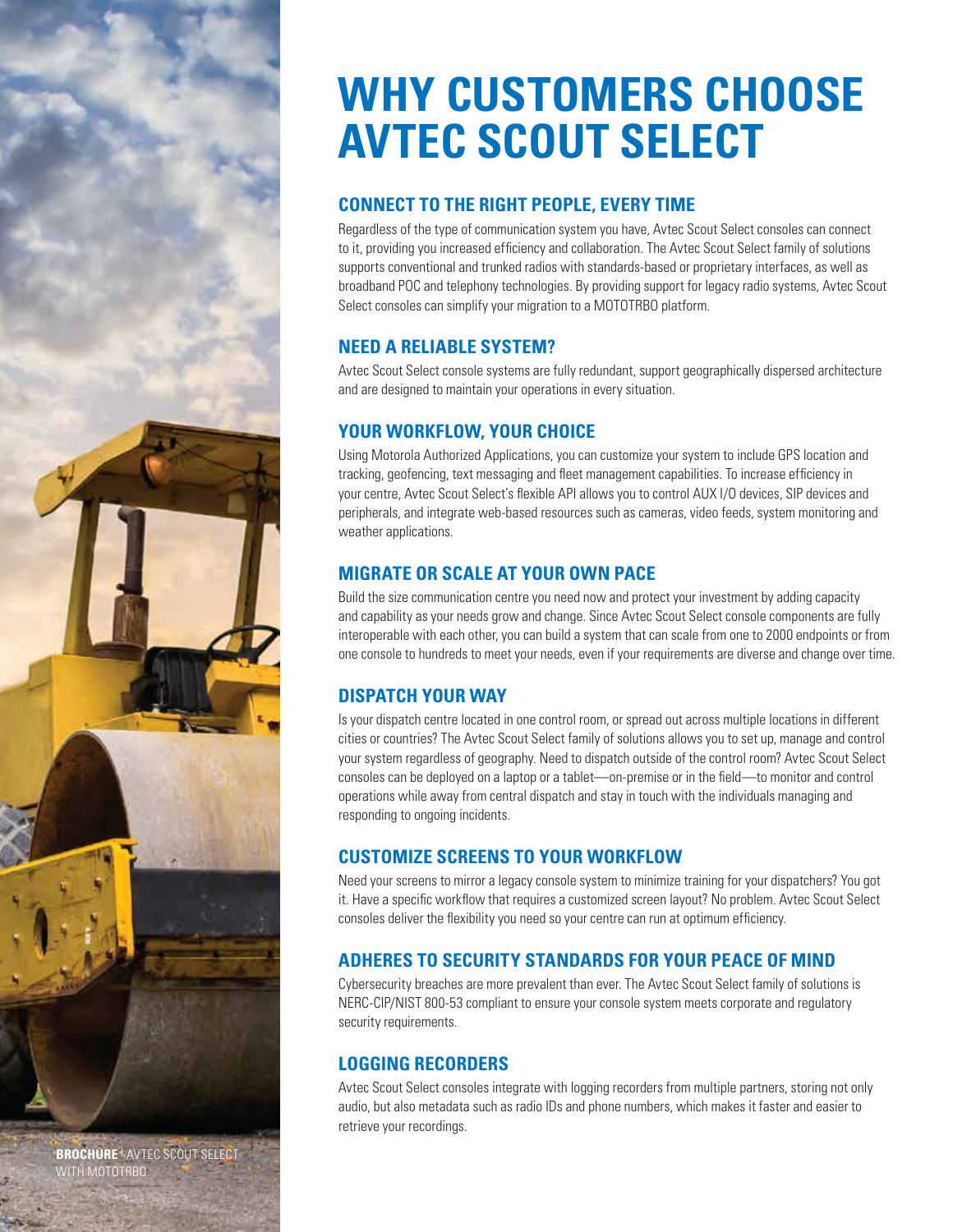## **FEATURES**

|                                                               | <b>SCOUT 400</b> | <b>SCOUT 800</b> | <b>SCOUTEX</b> |
|---------------------------------------------------------------|------------------|------------------|----------------|
| MOTOTRBO <sup>®</sup> Integration                             | $\checkmark$     | $\checkmark$     | $\checkmark$   |
| SMARTNET® / SmartZone™ Trunked Integration                    | $\checkmark$     | $\checkmark$     | $\checkmark$   |
| P25 Trunk & Conventional Ph 1 & 2 (Includes ASTRO)            | $\checkmark$     | $\checkmark$     | ✓              |
| DMR / NXDN / MPT-IP / IDAS / ED-137                           | $\checkmark$     | $\checkmark$     | ✓              |
| Harris EDACS® / OpenSky® Systems                              | $\checkmark$     | $\checkmark$     | $\checkmark$   |
| <b>Enhanced Telephony</b>                                     | $\checkmark$     | $\checkmark$     | ✓              |
| Cisco Instant Connect                                         | $\checkmark$     | $\checkmark$     | $\checkmark$   |
| Wave / ESChat                                                 | $\checkmark$     | $\checkmark$     | $\checkmark$   |
| <b>NENA Support (Headset Sharing)</b>                         | $\checkmark$     | $\checkmark$     | ✓              |
| <b>Dispatch Positions</b>                                     | 8                | 8                | 800            |
| Channels                                                      | $\overline{4}$   | 8                | 2000           |
| Audio Streams (Receive)                                       | $\overline{4}$   | 8                | 50             |
| Audio Streams (Transmit)                                      | $\overline{4}$   | 8                | 20             |
| Upgradable to Higher Capacity                                 | $\checkmark$     | $\checkmark$     | N/A            |
| Permanent Patch                                               | ✓                | ✓                | $\checkmark$   |
| Instant Recall Recorders (IRR) / Logging Recorders / Mobility | $\checkmark$     | $\checkmark$     | $\checkmark$   |